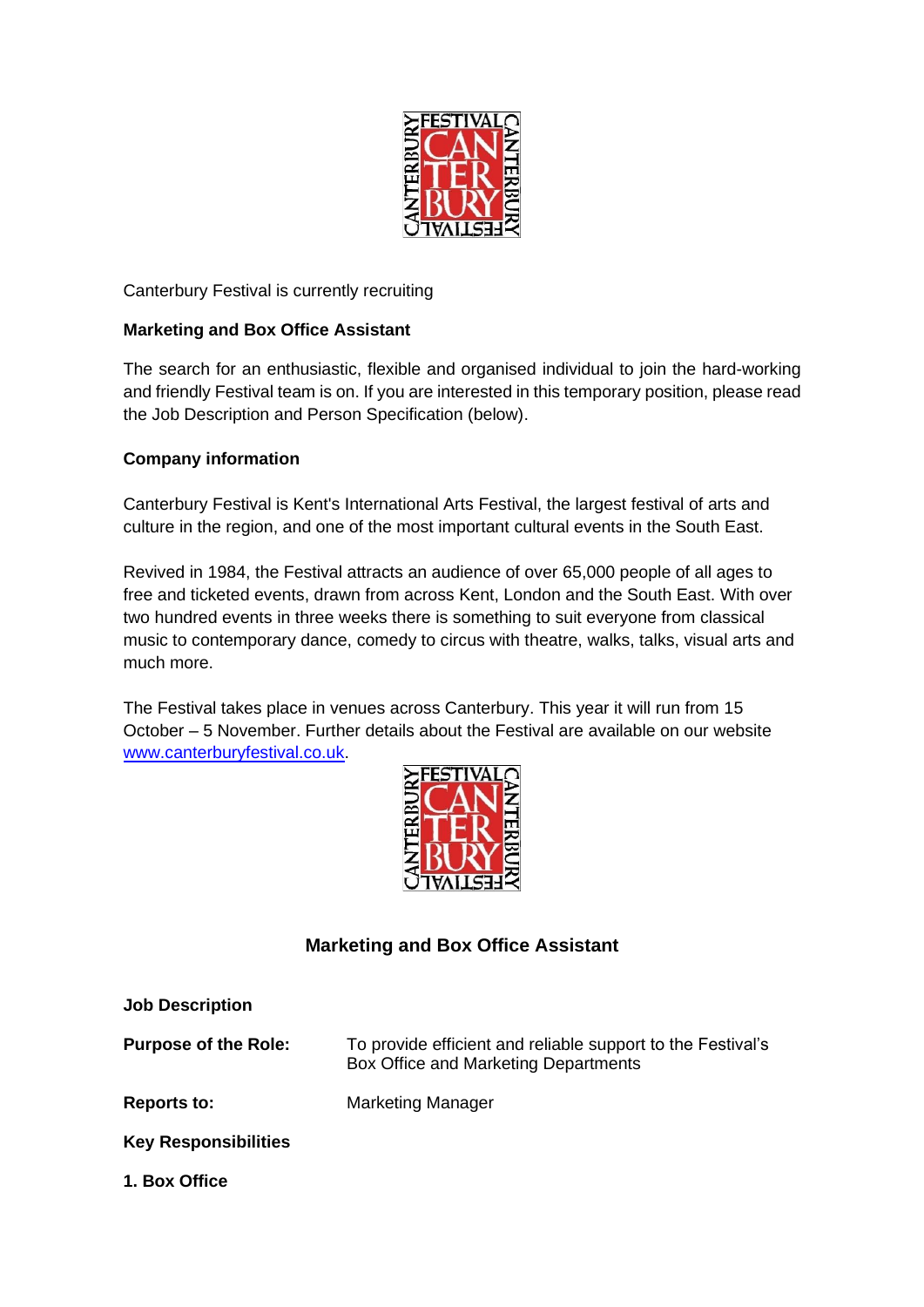- Selling Festival tickets using the Festival's provider Ticketsolve and dealing with enquiries by email, over the phone and in-person
- Updating event details as required and emailing customers with event information
- Taking payments by cash and card
- Managing on the door ticket sales at events
- Producing attendee reports and analysing data when required

#### **2. Communication**

- Assisting with copy writing and sourcing information for local press coverage.
- Preparing and distributing event listings information
- Updating of Festival website's news and events pages
- Assisting with audience development
- Communicating with audience members in-person, over the phone and via email
- Dealing with customer enquiries

#### **2. Publicity**

- Management and distribution of publicity resources posters, flyers, bollards
- Creating posters, flyers and digital assets for events as required
- Creating and scheduling social media content across the Festival's Facebook, Twitter and Instagram channels
- Drafting press releases
- Liaising with sponsors, partners and the media to help maximise the Festival's exposure
- Documenting the Festival as it happens. This will include supporting with the filming of events, posting to social media and interviewing artists

#### **3. Events support & delivery**

Contribute to the delivery of Festival events including, but not limited to -

- Front of House management of small venues during the Festival
- some ticket and programme selling, artist liaison and ushering as required
- dressing of venues, assisting with seat number labelling and displays

#### **4. General**

• Any other duties as requested and directed by the Marketing Manager

#### **Person Specification**

This is an intense, interesting and fun position for a flexible multi-tasker. During the Festival the hours are long and the Marketing Assistant will be required to travel on foot around the venues in Canterbury and get themselves home safely at night. Early mornings also feature!

The qualities of the successful candidate are likely to be as follows:

#### **Essential**

• Highly developed written and oral communication skills